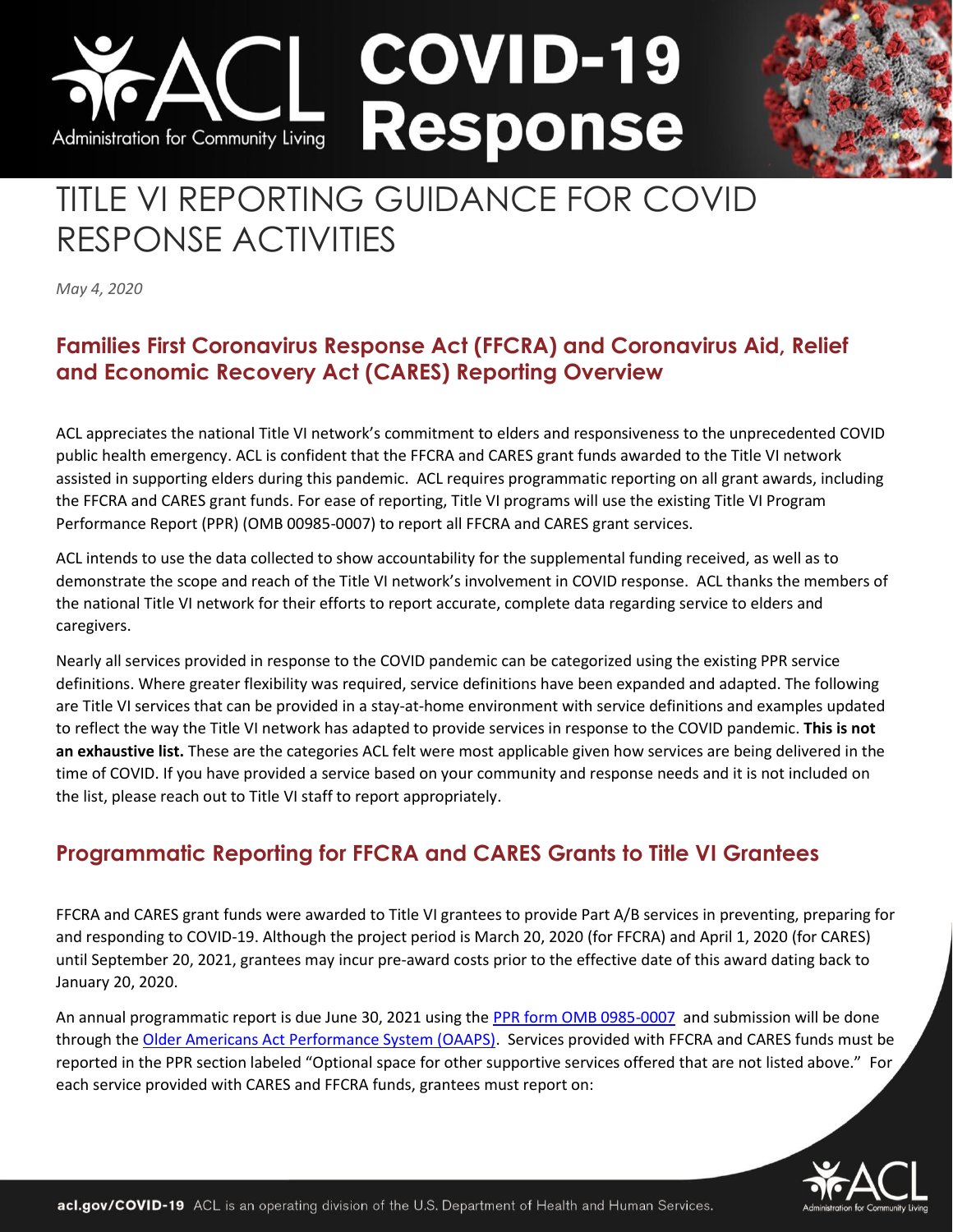- Type of service;
- Number of individuals served;
- Number of units provided;
- Amount of expenditure; and
- Whether funding source was FFCRA or CARES.

An example of this reporting would be:

- Home-delivered meals: 250 elders, 15,000 meals, \$150,000 in FFCRA expenditures.
- Homemaker 100 elders, 120 units, \$2,000 expenditures in CARES expenditures. Tribe/Village provided weekly shopping and grocery delivery for 12 weeks to family caregivers.

#### **Service Definitions and Units as Applied to COVID Response**

#### Part A/B Services—Nutrition & Supportive Services

These categories are the existing PPR service categories that have been updated to reflect the stay-at-home nature of many Title VI services provided in response to COVID.

| <b>Service</b><br><b>Description</b> | <b>Service Definition</b>                                                                          | <b>Unit Name</b> | <b>Unit Definition</b>                                   | <b>Example</b>                                                                                                                                                                                                                                                                                                                          |
|--------------------------------------|----------------------------------------------------------------------------------------------------|------------------|----------------------------------------------------------|-----------------------------------------------------------------------------------------------------------------------------------------------------------------------------------------------------------------------------------------------------------------------------------------------------------------------------------------|
| <b>Full Time Staff</b>               | People who work 35<br>hours or more per<br>week in a paid<br>position for the Title<br>VI program. | Persons          | All staff working over<br>35 hours a week on<br>Part A/B | • A Title VI director (a permanent<br>position) who works full-time<br>on the Title VI program.<br>• A temporary employee hired in<br>response to COVID and who<br>works 35 hours per week<br>delivering meals.<br>• An elder services coordinator<br>who works 40 hours per week<br>providing information and<br>assistance to elders. |

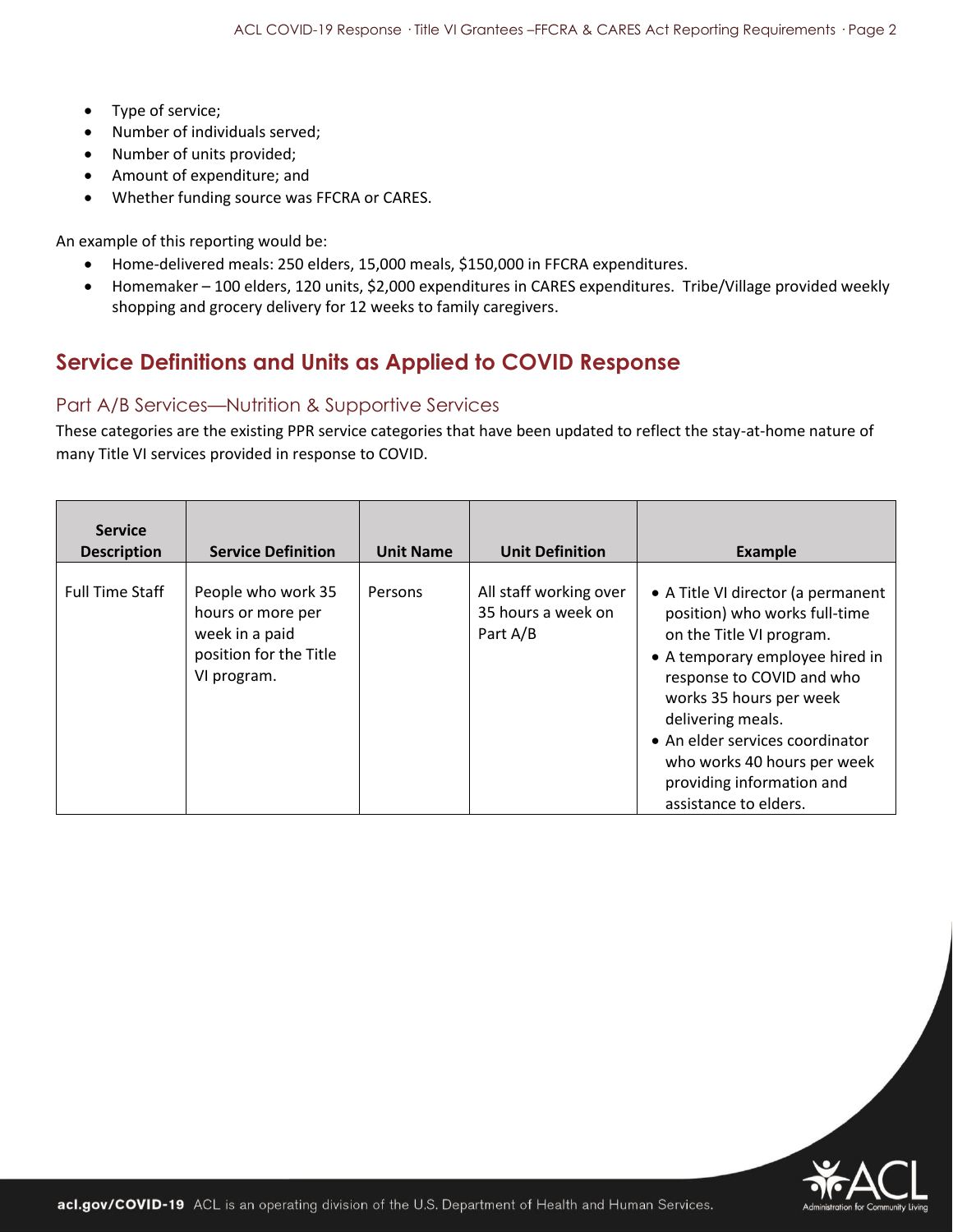| <b>Service</b><br><b>Description</b> | <b>Service Definition</b>                                                                                                                                            | <b>Unit Name</b>                 | <b>Unit Definition</b>                                                                                        | <b>Example</b>                                                                                                                                                                                                                                                                                                                                                                                                         |
|--------------------------------------|----------------------------------------------------------------------------------------------------------------------------------------------------------------------|----------------------------------|---------------------------------------------------------------------------------------------------------------|------------------------------------------------------------------------------------------------------------------------------------------------------------------------------------------------------------------------------------------------------------------------------------------------------------------------------------------------------------------------------------------------------------------------|
| Part Time Staff                      | People who work less<br>than 35 hours per<br>week in a paid<br>position for the Title<br>VI program.                                                                 | Persons                          | All staff working less<br>than 35 hours a week<br>on Part A/B                                                 | • A dietician (a permanent<br>position) who works 20 hours<br>per week reviewing Title VI<br>home-delivered meal menus<br>• A temporary employee hired in<br>response to COVID and who<br>works 10 hours per week<br>providing telephone support to<br>homebound elders.<br>• A former volunteer who has<br>been hired as a temporary<br>employee and who provides<br>grocery delivery to elders 20<br>hours per week. |
| Home Delivered<br>Meal               | A meal provided to a<br>qualified individual in<br>his/her place of<br>residence or via carry-<br>out or drive-through.                                              | Unduplicated<br>persons<br>Meals | Individual people<br>served<br>One meal which<br>meets the<br>requirements of the<br>meal's funding<br>source | Meals provided via home delivery,<br>carry-out or drive-through.                                                                                                                                                                                                                                                                                                                                                       |
| Nutrition<br>Education               | Providing targeted<br>education in a group<br>around issues of<br>nutrition, physical<br>fitness, or healthy<br>habits for elders, and<br>can include<br>caregivers. | Sessions                         | A meeting of a group<br>(2 or more<br>individuals)                                                            | Sessions, including distribution of<br>printed materials, provided in-<br>person or virtually by conducting a<br>group call or online meeting (via<br>phone, text, email, webinar, video<br>chat, or other means) around how<br>to continue to eat healthy and<br>stay physically active during<br>COVID.                                                                                                              |
| Nutrition<br>Counseling              | Providing individual<br>advice and guidance<br>to individuals at<br>nutritional risk about<br>how to improve their<br>nutritional status.                            | Unduplicated<br>persons<br>Hours | Individual people<br>served<br>Total number of<br>hours spent<br>providing service                            | Sessions provided in-person or<br>virtually to counsel older adults on<br>an individual basis (via phone,<br>text, email, webinar, video chat,<br>or other means) about how to<br>maintain healthy eating habits<br>during COVID.                                                                                                                                                                                      |

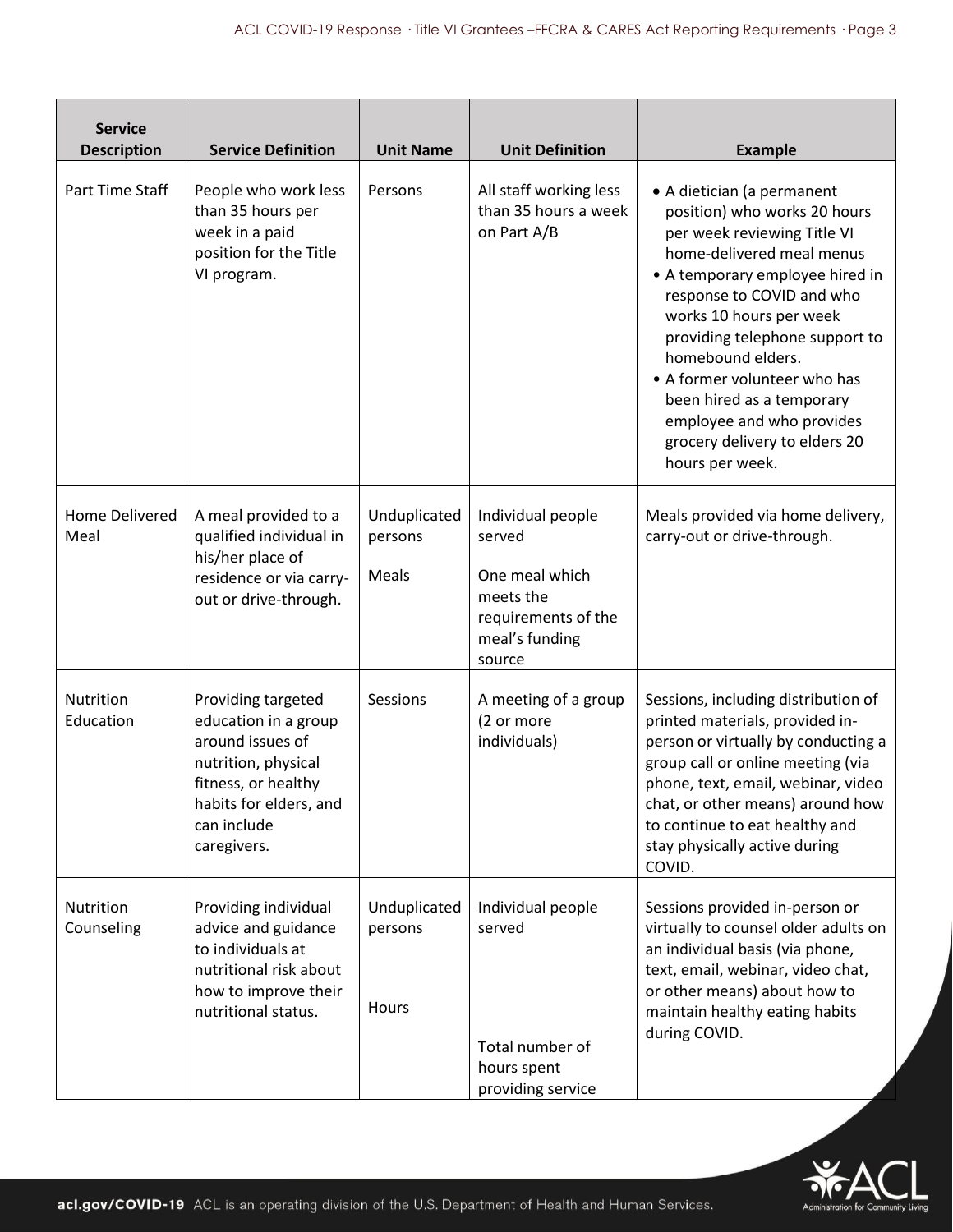| <b>Service</b><br><b>Description</b> | <b>Service Definition</b>                                                                                                                                                                              | <b>Unit Name</b>                 | <b>Unit Definition</b>                                                                               | <b>Example</b>                                                                                                                                                                                                                                                                                                                                                                                                                                    |
|--------------------------------------|--------------------------------------------------------------------------------------------------------------------------------------------------------------------------------------------------------|----------------------------------|------------------------------------------------------------------------------------------------------|---------------------------------------------------------------------------------------------------------------------------------------------------------------------------------------------------------------------------------------------------------------------------------------------------------------------------------------------------------------------------------------------------------------------------------------------------|
| Information<br>and Assistance        | Providing information<br>to an individual about<br>services and<br>resources available.                                                                                                                | Contact                          | One individualized<br>contact                                                                        | Taking a call from an elder or their<br>family member and answering<br>questions about services for elders<br>that are available.                                                                                                                                                                                                                                                                                                                 |
| Outreach                             | Providing public<br>information through<br>posts in newsletters,<br>radio<br>announcements,<br>flyers, organizational<br>Facebook posts or<br>other media about<br>available services or<br>resources. | Activity                         | Information put<br>together and shared<br>(one post of<br>information would<br>count as an activity) | Putting together a social media<br>post, radio, or automated call<br>announcement that is shared with<br>the broader community how you<br>are providing services during<br>COVID.                                                                                                                                                                                                                                                                 |
| Case<br>Management                   | Doing an intake with<br>an elder about their<br>personalized needs<br>and then arranging<br>for services to be<br>provided and<br>following up with an<br>elder about services<br>provided.            | Unduplicated<br>persons<br>Hours | Individual people<br>served<br>Total number of<br>hours spent<br>providing service                   | • Getting a call from an elder or<br>their caregiver and getting<br>them signed up for services.<br>• Conducting an intake and<br>getting them signed up for<br>services.                                                                                                                                                                                                                                                                         |
| Homemaker<br>Service                 | Providing light<br>housekeeping tasks<br>including delivery of<br>groceries,<br>prescriptions, or other<br>supplies to elder's<br>residence.                                                           | Unduplicated<br>persons<br>Hours | Individual people<br>served<br>Total number of<br>hours spent<br>providing service                   | Hours of staff or volunteer time to<br>provide assistance, including<br>delivery of groceries,<br>prescriptions, or other supplies to<br>client's residence.<br>Note: Report here the amount of<br>time spent in providing the<br>assistance and/or delivery. If the<br>program is purchasing groceries,<br>supplies, or other items, please<br>see the Other Services Supplies<br>definition below for reporting on<br>actual purchase of items. |

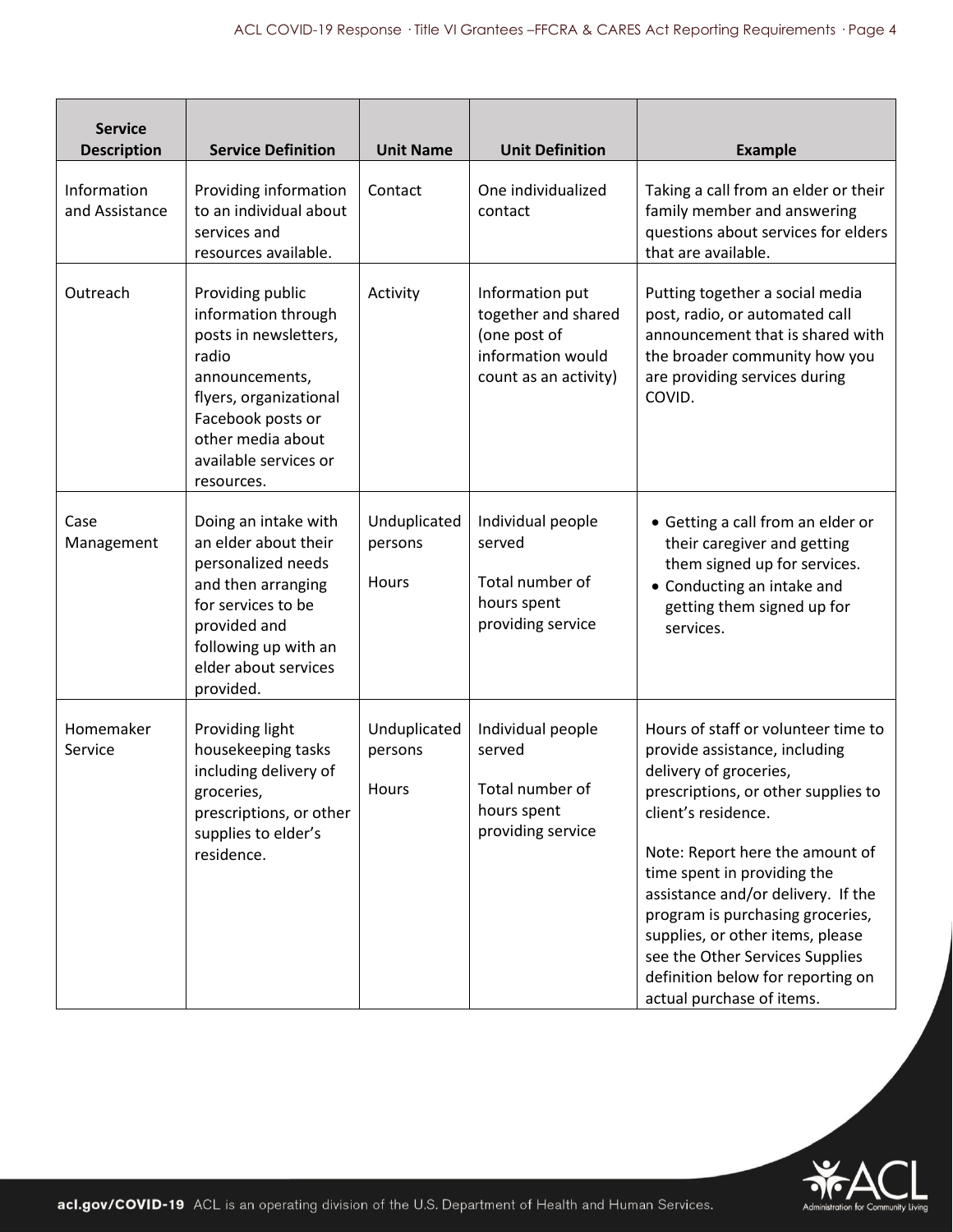| <b>Service</b><br><b>Description</b> | <b>Service Definition</b>                                                                                                                                                                             | <b>Unit Name</b>                        | <b>Unit Definition</b>                                                             | <b>Example</b>                                                                                                                                                          |
|--------------------------------------|-------------------------------------------------------------------------------------------------------------------------------------------------------------------------------------------------------|-----------------------------------------|------------------------------------------------------------------------------------|-------------------------------------------------------------------------------------------------------------------------------------------------------------------------|
| <b>Chore Service</b>                 | Helping an elder<br>maintain their<br>residence doing work<br>such as sidewalk<br>clearing, walk<br>maintenance, wood<br>chopping, and/or<br>hauling water.                                           | Unduplicated<br>persons<br><b>Hours</b> | Individual people<br>served<br>Total number of<br>hours spent<br>providing service | Going to an elder's house and<br>ensuring that their sidewalk is<br>clear of debris or making sure that<br>their entrance is clear.                                     |
| Telephoning                          | Telephone services<br>include phoning in<br>order to provide<br>comfort or check up<br>on the Elder. The<br>Elder should be<br>reached and spoken<br>to in order for the<br>contact to be<br>counted. | Contact                                 | One individualized<br>contact, regardless of<br>length of contact                  | Calling and reaching an elder via<br>phone, text, email, webinar, video<br>chat, or other means to provide a<br>well-being check, reassurance,<br>and/or socialization. |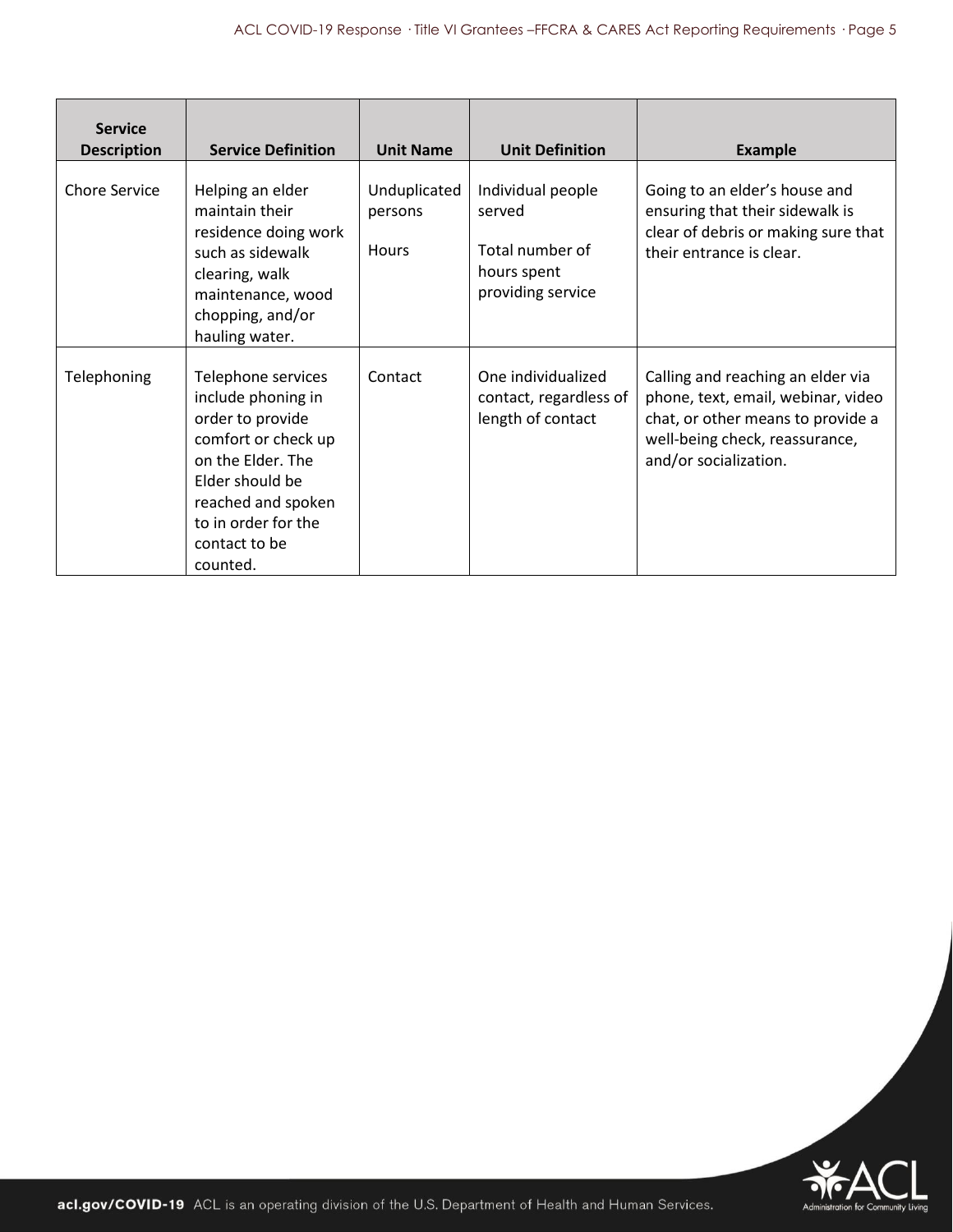| Other<br>Supportive<br>Service,<br>including, but<br>not limited to:<br>• Consumable<br>Items;<br>• Lending<br>Closet.<br>ALSO list here<br>any services<br>provided using<br><b>FFCRA &amp; CARES</b><br>funds in the<br>following<br>format:<br>1. Describe the<br>services<br>provided<br>(number of<br>individuals,<br>number of<br>units);<br>2. Identify the<br>source of<br>funding for<br>the service<br>(FFCRA,<br>and/or<br>CARES Act);<br>and<br>3. Include the<br>amount of<br>funding you<br>spent for<br>the service. | Use this section to<br>collect information<br>beyond what is<br>captured in the other<br>PPR categories.<br>Report any services or<br>units of service<br>provided that do not<br>fit into the other PPR<br>services listed.<br><b>Consumable items</b><br>are items that are<br>intended for one-time<br>use by an elder in<br>their home and are<br>not returnable to the<br>Title VI program.<br>Examples include (but<br>are not limited to):<br>groceries, cleaning<br>supplies, incontinence<br>supplies, cell phone or<br>internet access, or<br>other items<br>purchased for use by<br>an older adult.<br>Note: This is to report<br>purchasing groceries,<br>supplies, cell phone or<br>internet access or<br>other items with<br>program funds. For<br>reporting the amount<br>of time spent in<br>providing the delivery,<br>please see<br>Homemaker<br>definition above. | Name of<br>Service<br>Provided<br>Unduplicated<br>persons | State the name of<br>the service you<br>provide<br>Individual elders<br>served | • Consumable items: weekly<br>grocery deliveries for 50 elders<br>for 10 weeks. We used \$80,000<br>of CARES funding for this<br>service.<br>• Consumable Items: purchasing<br>cleaning kits and supplies for 75<br>elders. We used \$5,000 of<br>FFCRA funding for this.<br>• Lending Closet: provided 5<br>elders a cell phone. We used<br>\$800 of FFCRA funding for this.<br>• Lending closet: Provided 10<br>elders a tablet computer. We<br>used \$3,000 of CARES funding<br>for this. |
|-------------------------------------------------------------------------------------------------------------------------------------------------------------------------------------------------------------------------------------------------------------------------------------------------------------------------------------------------------------------------------------------------------------------------------------------------------------------------------------------------------------------------------------|--------------------------------------------------------------------------------------------------------------------------------------------------------------------------------------------------------------------------------------------------------------------------------------------------------------------------------------------------------------------------------------------------------------------------------------------------------------------------------------------------------------------------------------------------------------------------------------------------------------------------------------------------------------------------------------------------------------------------------------------------------------------------------------------------------------------------------------------------------------------------------------|-----------------------------------------------------------|--------------------------------------------------------------------------------|----------------------------------------------------------------------------------------------------------------------------------------------------------------------------------------------------------------------------------------------------------------------------------------------------------------------------------------------------------------------------------------------------------------------------------------------------------------------------------------------|
|                                                                                                                                                                                                                                                                                                                                                                                                                                                                                                                                     | Lending closet items<br>are not single-use<br>items, are lent to<br>elders on a short-term<br>basis and are<br>returnable to the Title<br>VI program when the                                                                                                                                                                                                                                                                                                                                                                                                                                                                                                                                                                                                                                                                                                                        |                                                           |                                                                                |                                                                                                                                                                                                                                                                                                                                                                                                                                                                                              |

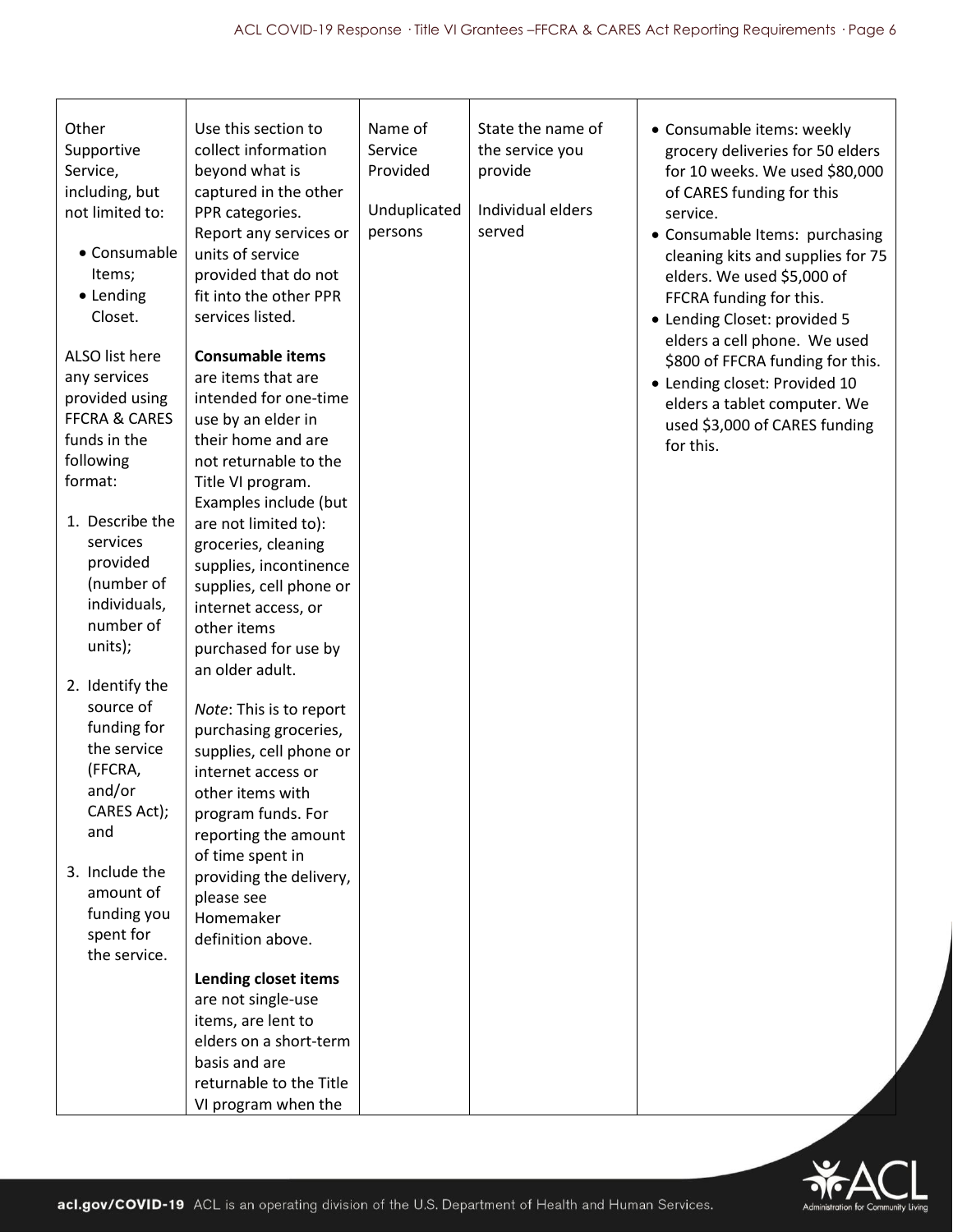| <b>Service</b><br><b>Description</b> | <b>Service Definition</b>                                                                                                                                                                                                                                                                                                                                                                                                                                           | <b>Unit Name</b> | <b>Unit Definition</b> | <b>Example</b>                                                                                                                                                             |
|--------------------------------------|---------------------------------------------------------------------------------------------------------------------------------------------------------------------------------------------------------------------------------------------------------------------------------------------------------------------------------------------------------------------------------------------------------------------------------------------------------------------|------------------|------------------------|----------------------------------------------------------------------------------------------------------------------------------------------------------------------------|
|                                      | elder no longer is<br>using them. Examples<br>include (but are not<br>limited to): clothing<br>given in a clothing<br>exchange; Durable<br><b>Medical Equipment</b><br>such as chair lifts,<br>wheelchairs, walkers,<br>emergency response<br>systems, technology<br>or equipment<br>provided for use by an<br>elder in their home to<br>maintain safety, allow<br>for socialization,<br>and/or promote<br>participation in<br>activities from the<br>elder's home. |                  |                        |                                                                                                                                                                            |
| <b>Social Events</b>                 | An event to promote<br>social interactions and<br>decrease social<br>isolation.                                                                                                                                                                                                                                                                                                                                                                                     | Event            | A planned occasion     | Contact among more than two<br>people via phone, text, email,<br>webinar, video chat, or other<br>means to provide reassurance<br>and/or socialization to older<br>adults. |
| Storytelling                         | A story about what<br>your program is doing<br>in the community and<br>the effect on an<br>individual or the<br>community at large<br>(please do not share<br>names of individuals).                                                                                                                                                                                                                                                                                |                  |                        | Please provide information on<br>how your program is making a<br>difference in your community,<br>including how your program<br>responded to the COVID<br>pandemic.        |

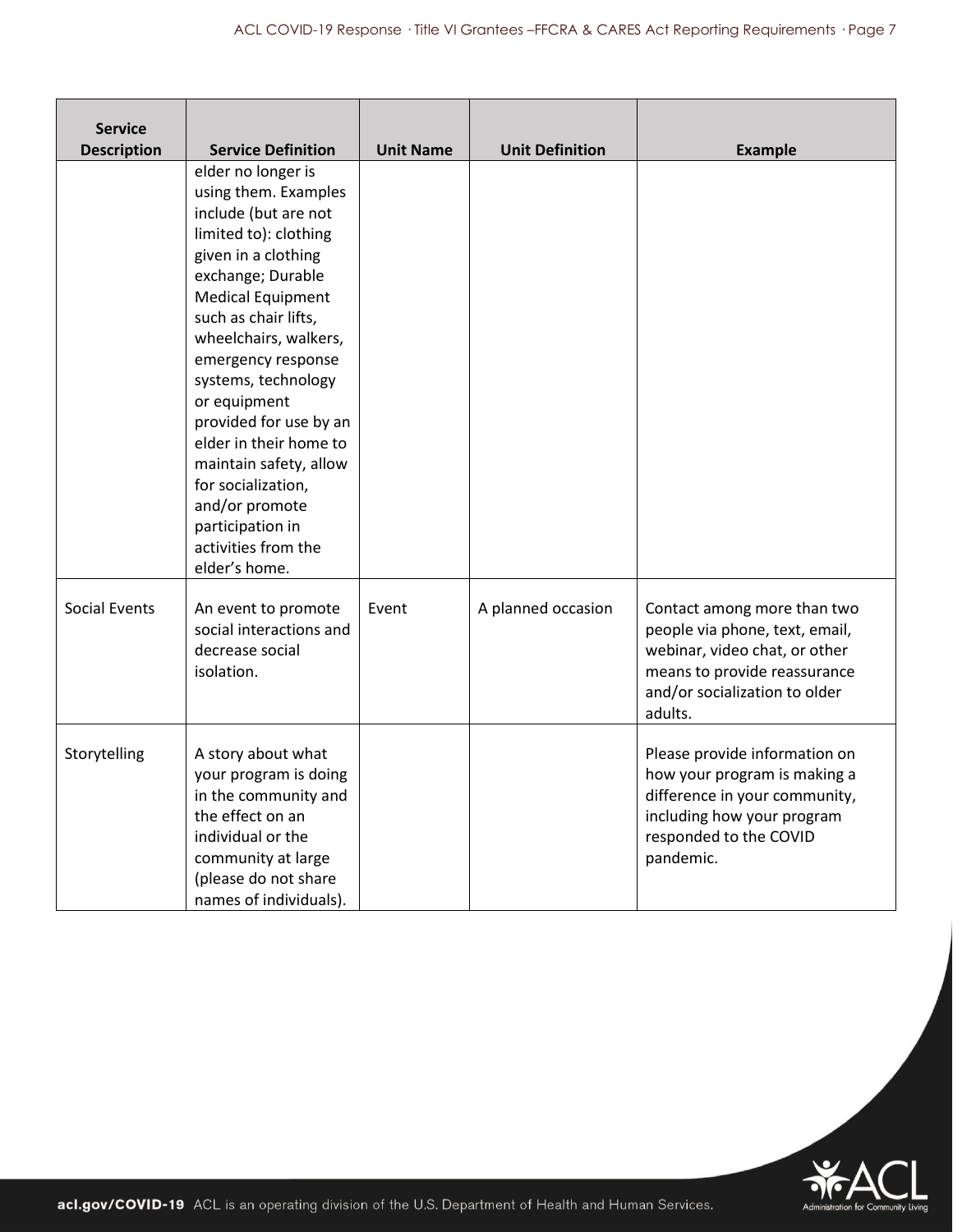#### Part C Services—Caregiver

Part C Services are intended for informal caregivers. Informal caregivers are unpaid providers of in-home and community care. Caregivers may be family members, neighbors, friends and others. Title VI Part C services can serve several types of caregivers such as caregivers to elders or individuals of any age with Alzheimer 's disease and related disorders, Elder caregivers caring for children (grandparents caring for grandchildren), and Elder caregivers providing care to adults with disabilities.

| <b>Service Description</b> | <b>Service Definition</b>                                                                         | <b>Unit Name</b> | <b>Unit Definition</b>                                      | <b>Example</b>                                                                                                                                                                                                                                                                                                                                                                                                                                            |
|----------------------------|---------------------------------------------------------------------------------------------------|------------------|-------------------------------------------------------------|-----------------------------------------------------------------------------------------------------------------------------------------------------------------------------------------------------------------------------------------------------------------------------------------------------------------------------------------------------------------------------------------------------------------------------------------------------------|
| <b>Full Time Staff</b>     | People who work 35<br>hours or more per week<br>in a paid position for the<br>Title VI program.   | Persons          | All staff working<br>over 35 hours a<br>week on Part C      | • A Title VI caregiver<br>services coordinator (a<br>permanent position) who<br>works full-time<br>overseeing the Title VI<br>Part C program.<br>• A temporary employee<br>hired in response to<br>COVID and who works 35<br>hours per week providing<br>counseling to caregivers<br>experiencing increased<br>stress as a result of<br>COVID.<br>• A caregiver specialist who<br>works 40 hours per week<br>providing caregiver<br>information services. |
| Part Time Staff            | People who work less<br>than 35 hours per week<br>in a paid position for the<br>Title VI program. | Persons          | All staff working<br>less than 35 hours<br>a week on Part C | • A temporary employee<br>hired in response to<br>COVID and who works 20<br>hours per week<br>developing emergency<br>preparedness training for<br>caregivers.<br>• A former volunteer who<br>has been hired as a<br>permanent employee<br>and who provides virtual<br>support group services to<br>caregivers 20 hours per<br>week.                                                                                                                      |

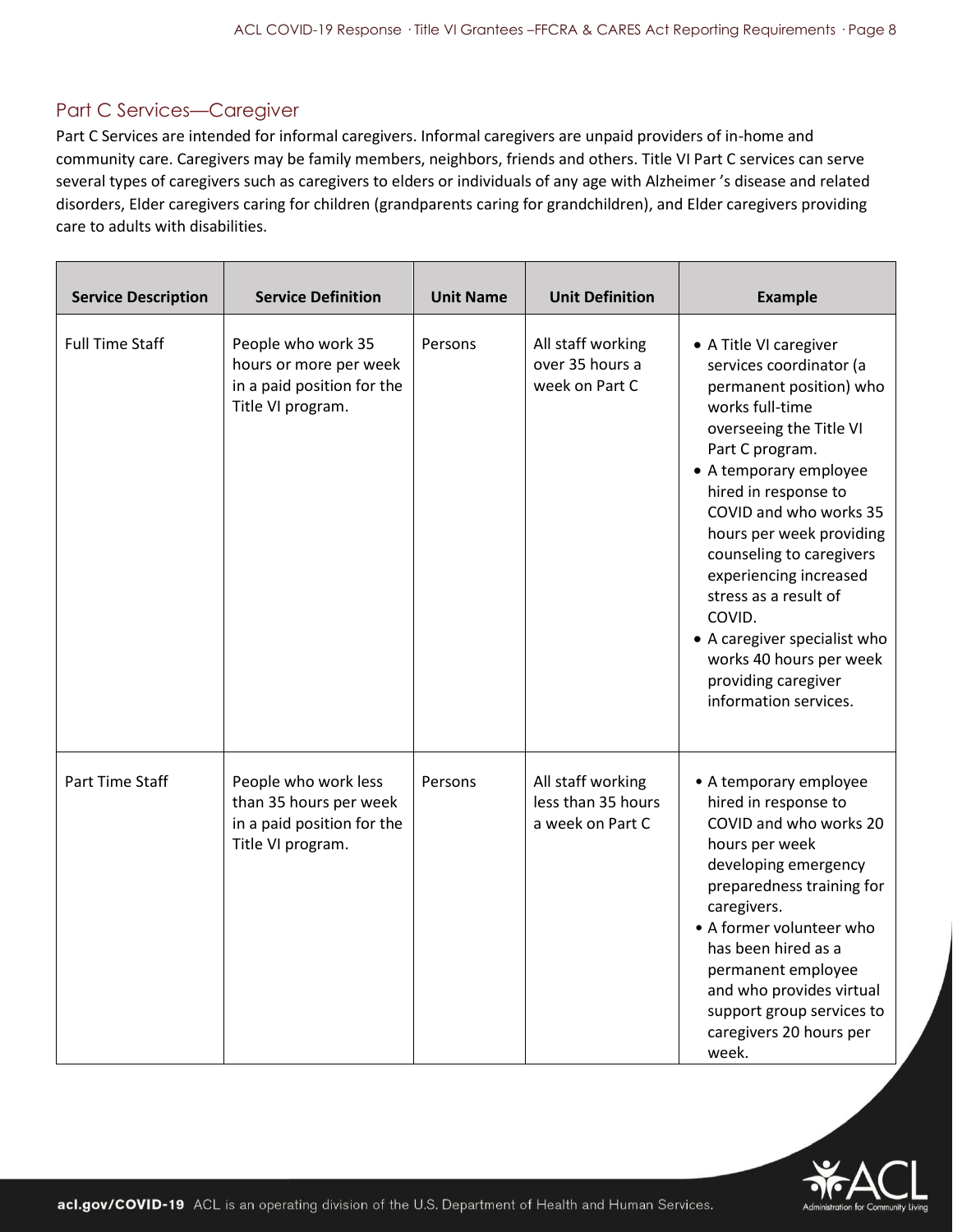| <b>Service Description</b>  | <b>Service Definition</b>                                                                                                                                                                                                                                                                                                                                                       | <b>Unit Name</b>                              | <b>Unit Definition</b>                                                                                   | <b>Example</b>                                                                                                                                                                                                                                           |
|-----------------------------|---------------------------------------------------------------------------------------------------------------------------------------------------------------------------------------------------------------------------------------------------------------------------------------------------------------------------------------------------------------------------------|-----------------------------------------------|----------------------------------------------------------------------------------------------------------|----------------------------------------------------------------------------------------------------------------------------------------------------------------------------------------------------------------------------------------------------------|
| <b>Information Services</b> | Providing public<br>information through<br>posts in newsletters,<br>radio announcements,<br>flyers, organizational<br>Facebook posts or other<br>media about available<br>services or resources.                                                                                                                                                                                | Activity                                      | Information put<br>together and<br>shared (one post of<br>information would<br>count as one<br>activity) | Putting together a social<br>media post or a radio<br>announcement that is<br>shared with the broader<br>community how you are<br>providing caregiver services<br>during COVID.                                                                          |
| Counseling                  | Counseling (led by a<br>formal or informal<br>counselor) to individuals<br>or groups to address<br>physical, behavioral, and<br>emotional stresses<br>related to caregiver<br>roles. This service is a<br>separate service from<br>caregiver training or<br>support group.                                                                                                      | Unduplicated<br>persons<br><b>Total hours</b> | Individual people<br>served<br>Total number of<br>hours spent<br>providing service                       | Providing counseling (via<br>phone, text, email, webinar,<br>video chat, or other means)<br>with an individual or a group<br>to help participants navigate<br>physical, behavioral, and<br>emotional issues related to<br>caregiving.                    |
| <b>Support Group</b>        | A service that helps<br>facilitate caregivers to<br>discuss their common<br>experiences and<br>concerns and develop a<br>mutual support system.                                                                                                                                                                                                                                 | Sessions                                      | A meeting of a<br>group (2 or more<br>individuals)                                                       | Contact among more than<br>two people via phone, text,<br>email, webinar, video chat,<br>or other means to provide<br>support to caregivers so that<br>they share their experiences<br>with each other.                                                  |
| <b>Caregiver Training</b>   | A service that provides<br>family caregivers with<br>instruction to improve<br>knowledge and<br>performance of specific<br>skills relating to their<br>caregiving roles and<br>responsibilities. Training<br>may be conducted on-<br>line and may be<br>presented to individuals<br>or groups in person or<br>by dissemination of<br>training materials,<br>including handouts. | Unduplicated<br>persons<br>Hours              | Individual people<br>served<br>Total number of<br>hours spent<br>providing service                       | Caregiver training may<br>involve helping caregivers<br>prepare for how to care for<br>their loved ones in the time<br>of COVID. Trainings may be<br>virtual and may be related<br>to health, nutrition, stress<br>management, and many<br>other topics. |

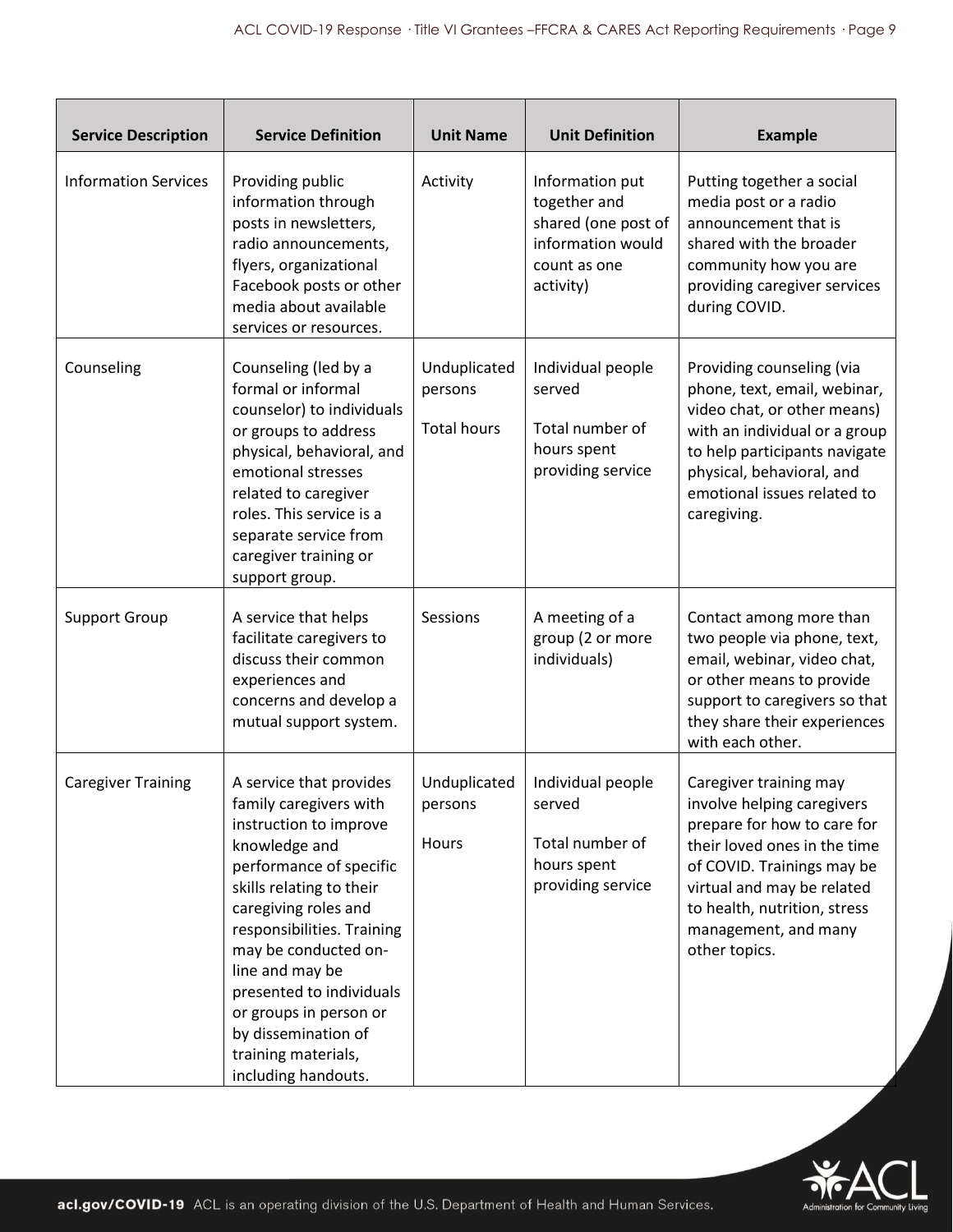| Name of<br>Provide the name<br>Supplemental<br>Supplemental services<br>• Home modification:<br>of the service you<br>Services, including:<br>are those provided on a<br>Service<br>Arranging for the<br>limited basis to<br>Provided<br>provide<br>installation of a<br>Home<br>caregivers of an elder,<br>wheelchair ramp to the<br>$\bullet$<br>Individual<br>Unduplicated<br>Modification/Rep<br>elders caring for<br>entrance of an Elder's<br>caregivers served<br>persons<br>airs<br>grandchildren, and<br>home to make it easier<br>• Consumable<br>elders caring for adult<br>for the informal<br>children with a<br>Items<br>caregiver to take the<br>• Lending Closet<br>disability.<br>Elder to doctor<br>Homemaker/Chor<br>appointments.<br><b>Consumable items are</b><br>e/Personal Care<br>• Groceries, cleaning<br>items that are intended<br>Service<br>supplies, incontinence<br>for one-time use by a<br>supplies, cell phone or<br><b>Financial Support</b><br>caregiver in their home<br>internet access, or other<br>• Other<br>and are not returnable<br>items purchased to<br>to the Title VI program.<br>benefit a family caregiver                                                                                                                                                                                                                                                                                                                                                 |                      |  |                       |  |
|---------------------------------------------------------------------------------------------------------------------------------------------------------------------------------------------------------------------------------------------------------------------------------------------------------------------------------------------------------------------------------------------------------------------------------------------------------------------------------------------------------------------------------------------------------------------------------------------------------------------------------------------------------------------------------------------------------------------------------------------------------------------------------------------------------------------------------------------------------------------------------------------------------------------------------------------------------------------------------------------------------------------------------------------------------------------------------------------------------------------------------------------------------------------------------------------------------------------------------------------------------------------------------------------------------------------------------------------------------------------------------------------------------------------------------------------------------------------------------------------------------------|----------------------|--|-----------------------|--|
| are not limited to):<br>caregiver or by the care<br>Provision of consumable<br>receiver).<br>supplies or material aid<br>• Note: This is to report<br>to benefit a family<br>purchasing groceries,<br>caregiver to meet basic<br>supplies, cell phone or<br>necessities such as<br>internet access or other<br>groceries, cleaning<br>items with program<br>supplies, or continence<br>funds. For reporting the<br>items<br>amount of time spent in<br>providing the delivery,<br>Lending closet items are<br>please see Homemaker-<br>not single-use items, are<br>Delivery definition<br>lent to caregivers on a<br>above.<br>short-term basis and are<br>• Consumable items:<br>returnable to the Title VI<br>Providing the caregiver<br>program when the elder<br>with incontinence<br>no longer is using them.<br>supplies for the elder (or<br>Examples include (but<br>adult with disability if<br>are not limited to):<br>applicable).<br>clothing given in a<br>• Consumable items:<br>clothing exchange;<br>Providing a grandparent<br><b>Durable Medical</b><br>with workbooks or other<br>Equipment such as chair<br>homeschool materials<br>lifts, wheelchairs,<br>for their grandchildren.<br>walkers, emergency<br>• Lending closet: Giving<br>response systems,<br>the caregiver a cell<br>technology or<br>phone for short-term<br>equipment provided for<br>use.<br>use by an elder in their<br>• Lending closet: Giving<br>home to maintain<br>the caregiver a tablet<br>safety, allow for | (whether used by the |  | Examples include (but |  |